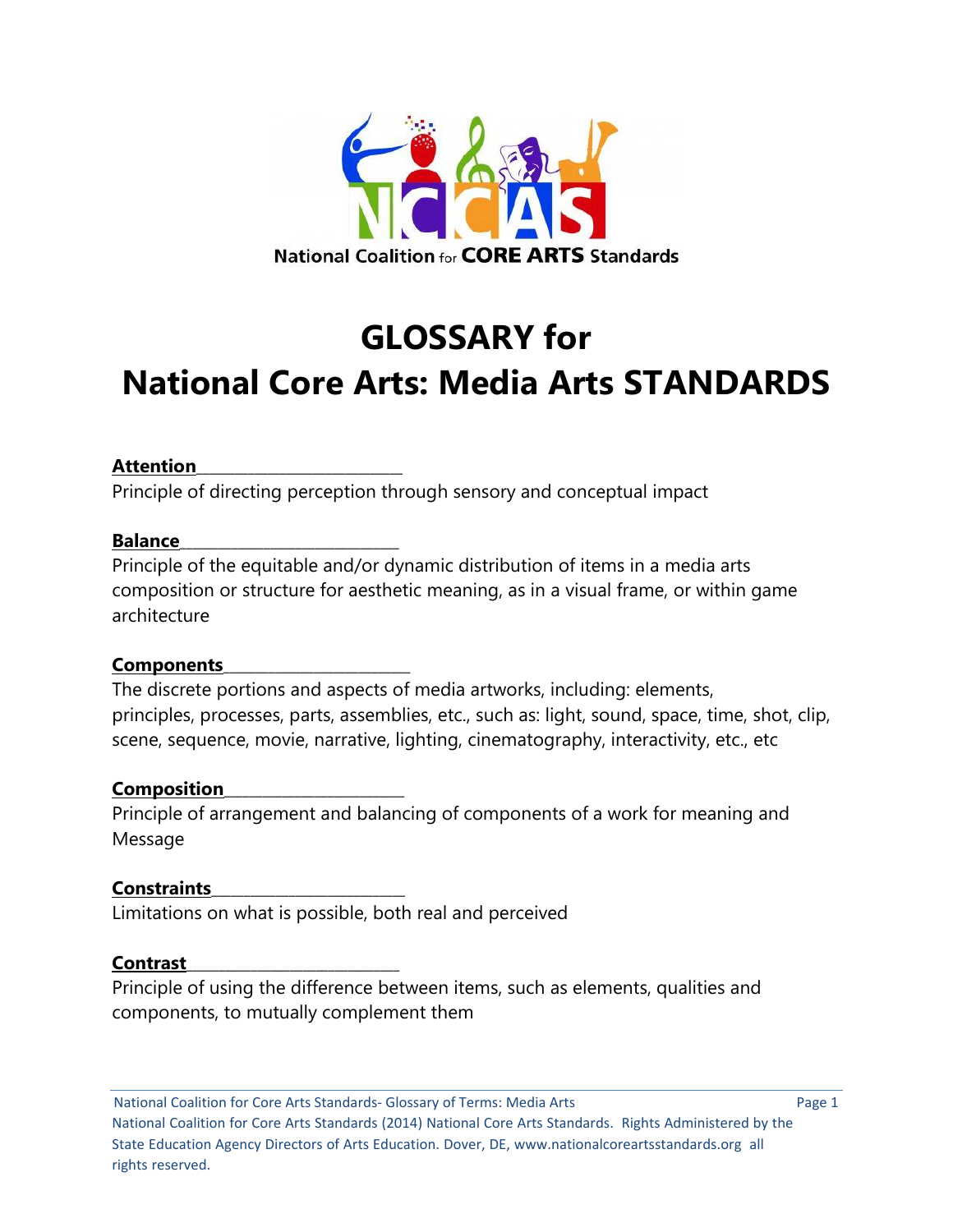## **Continuity**\_\_\_\_\_\_\_\_\_\_\_\_\_\_\_\_\_\_\_\_\_\_\_\_\_\_\_\_\_\_\_

The maintenance of uninterrupted flow, continuous action or self-consistent detail. across the various scenes or components of a media artwork, i.e. game components, branding, movie timeline, series, etc.

#### **Context**\_\_\_\_\_\_\_\_\_\_\_\_\_\_\_\_\_\_\_\_\_\_\_\_\_\_\_\_\_\_\_\_\_\_

The situation surrounding the creation or experience of media artworks that influences the work, artist or audience. This can include how, where, and when media experiences take place, as well as additional internal and external factors (personal, societal, cultural, historical, physical, virtual, economic, systemic, etc)

#### **Convention**\_\_\_\_\_\_\_\_\_\_\_\_\_\_\_\_\_\_\_\_\_\_\_\_\_\_\_\_\_\_

An established, common, or predictable rule, method, or practice within media arts production, such as the notion of a 'hero' in storytelling

### **Copyright**\_\_\_\_\_\_\_\_\_\_\_\_\_\_\_\_\_\_\_\_\_\_\_\_\_\_\_\_\_\_\_\_

The exclusive right to make copies, license, and otherwise exploit a produced work

### **Digital identity**\_\_\_\_\_\_\_\_\_\_\_\_\_\_\_\_\_\_\_\_\_\_\_\_\_\_

How one is presented, perceived and recorded online, including personal and collective information and sites, e-communications, commercial tracking, etc

#### Divergent thinking

Unique, original, uncommon, idiosyncratic ideas; thinking "outside of the box"

#### **Design thinking**\_\_\_\_\_\_\_\_\_\_\_\_\_\_\_\_\_\_\_\_\_\_\_\_\_

A cognitive methodology that promotes innovative problem solving through the prototyping and testing process commonly used in design

#### **Emphasis**\_\_\_\_\_\_\_\_\_\_\_\_\_\_\_\_\_\_\_\_\_\_\_\_\_\_\_\_\_\_\_\_\_

Principle of giving greater compositional strength to a particular element or component in a media artwork

#### **Ethics**\_\_\_\_\_\_\_\_\_\_\_\_\_\_\_\_\_\_\_\_\_\_\_\_\_\_\_\_\_\_\_\_\_\_\_\_\_

Moral guidelines and philosophical principles for determining appropriate behavior within media arts environments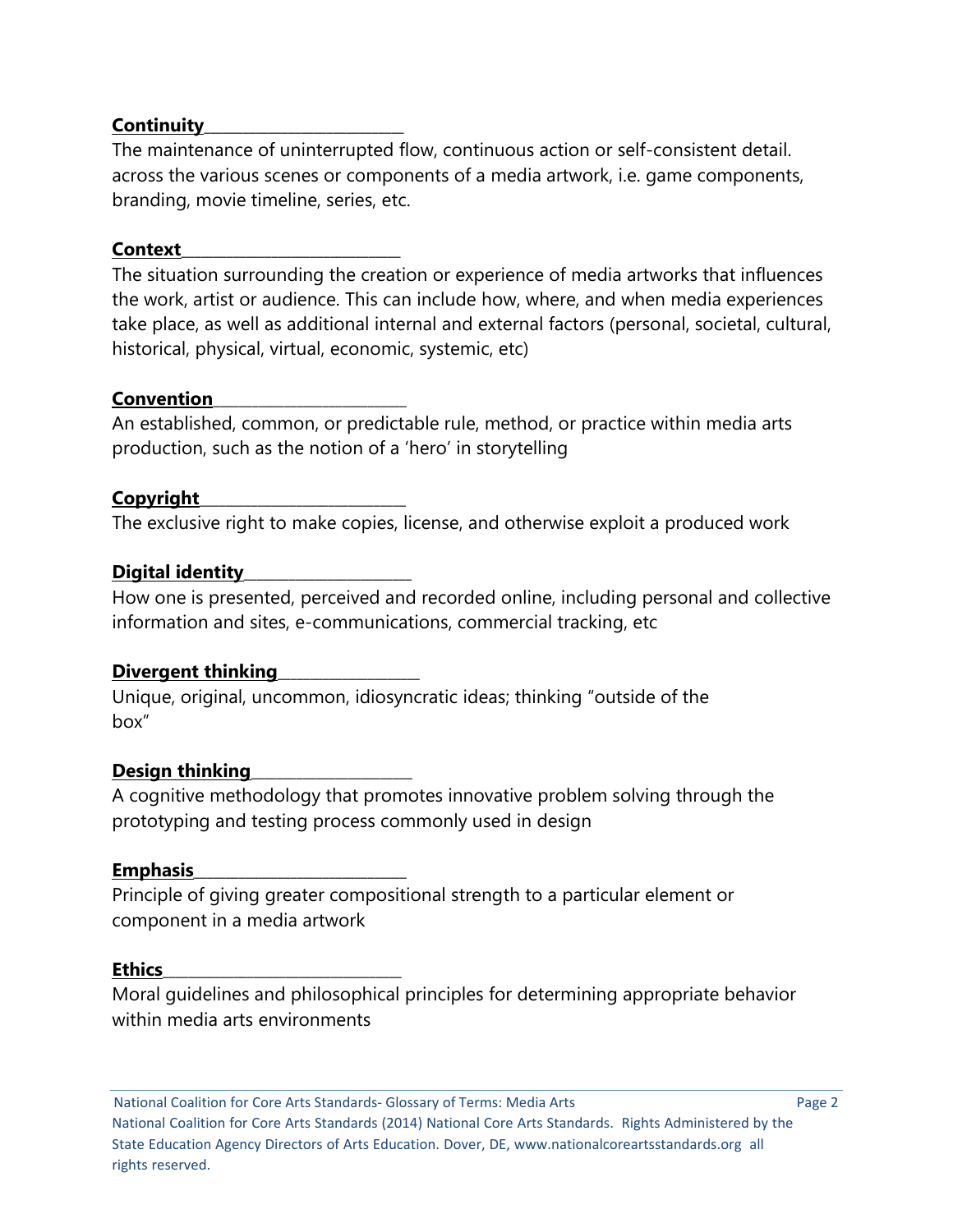## **Exaggeration**\_\_\_\_\_\_\_\_\_\_\_\_\_\_\_\_\_\_\_\_\_\_\_\_\_\_\_\_

Principle of pushing a media arts element or component into an extreme for provocation, attention, contrast, as seen in character, voice, mood, message, etc.

## **Experiential Design**\_\_\_\_\_\_\_\_\_\_\_\_\_\_\_\_\_\_\_\_\_

Area of media arts wherein interactive, immersive spaces and activities are created for the user; associated with entertainment design

### **Fairness**\_\_\_\_\_\_\_\_\_\_\_\_\_\_\_\_\_\_\_\_\_\_\_\_\_\_\_\_\_\_\_\_\_\_

Complying with appropriate, ethical and equitable rules and guidelines

### **Fair use**\_\_\_\_\_\_\_\_\_\_\_\_\_\_\_\_\_\_\_\_\_\_\_\_\_\_\_\_\_\_\_\_\_\_

Permits limited use of copyrighted material without acquiring permission from the rights holders, including commentary, search engines, criticism, etc.

### **Force**\_\_\_\_\_\_\_\_\_\_\_\_\_\_\_\_\_\_\_\_\_\_\_\_\_\_\_\_\_\_\_\_\_\_\_\_\_

Principle of energy or amplitude within an element, such as the speed and impact of a character's motion

### **Generative methods**\_\_\_\_\_\_\_\_\_\_\_\_\_\_\_\_\_\_\_\_

Various inventive techniques for creating new ideas and models, such as brainstorming, play, open exploration, experimentation, inverting assumptions, rulebending, etc.

# **Hybridization**\_\_\_\_\_\_\_\_\_\_\_\_\_\_\_\_\_\_\_\_\_\_\_\_\_\_\_

Principle of combining two existing media forms to create new and original forms, such as merging theatre and multimedia

# **Interactivity**

A diverse range of articulating capabilities between media arts components, such as user, audience, sensory elements, etc, that allow for inputs and outputs of responsive connectivity via sensors, triggers, interfaces, etc., and may be used to obtain data, commands, or information and may relay immediate feedback, or other communications; contains unique sets of aesthetic principles

# **Juxtaposition**\_\_\_\_\_\_\_\_\_\_\_\_\_\_\_\_\_\_\_\_\_\_\_\_\_\_\_\_

Placing greatly contrasting items together for effect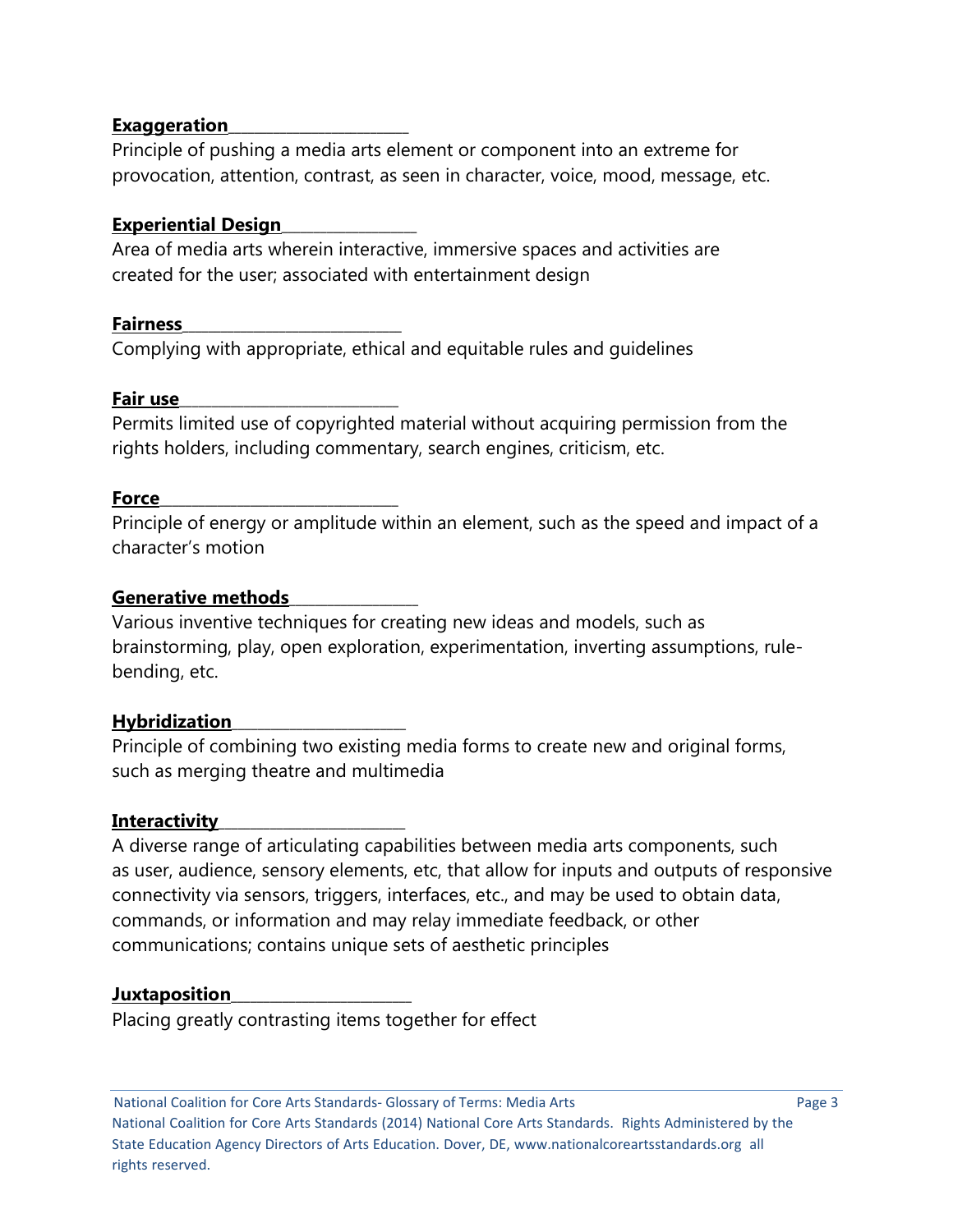#### **Legal**\_\_\_\_\_\_\_\_\_\_\_\_\_\_\_\_\_\_\_\_\_\_\_\_\_\_\_\_\_\_\_\_\_\_\_\_\_

The legislated parameters and protocols of media arts systems, including user agreements, publicity releases, copyright, etc.

## **Manage audience experience**\_\_\_\_\_\_\_\_\_\_

The act of designing and forming user sensory episodes through multi-sensory captivation, such as using sequences of moving image and sound to maintain and carry the viewer's attention, or constructing thematic spaces in virtual or experiential design

#### **Markets**\_\_\_\_\_\_\_\_\_\_\_\_\_\_\_\_\_\_\_\_\_\_\_\_\_\_\_\_\_\_\_\_\_\_

The various commercial and informational channels and forums for media artworks, such as T.V., radio, internet, fine arts, non-profit, communications, etc.

### **Media arts contexts**\_\_\_\_\_\_\_\_\_\_\_\_\_\_\_\_\_\_\_\_\_

The diverse locations and circumstances of media arts, including its markets, networks, technologies and vocations

### **Media environments**\_\_\_\_\_\_\_\_\_\_\_\_\_\_\_\_\_\_\_\_\_

Spaces, contexts and situations where media artworks are produced and experienced, such as in theaters, production studios and online

# **Media literacy**\_\_\_\_\_\_\_\_\_\_\_\_\_\_\_\_\_\_\_\_\_\_\_\_\_\_\_

A series of communication competencies, including the ability to access, analyze, evaluate, and communicate information in a variety of forms, including print and nonprint messages – National Association for Media Literacy Education

#### **Media messages**\_\_\_\_\_\_\_\_\_\_\_\_\_\_\_\_\_\_\_\_\_\_\_\_\_

The various artistic, emotional, expressive, prosaic, commercial, utilitarian and informational communications of media artworks

#### **Meaning**\_\_\_\_\_\_\_\_\_\_\_\_\_\_\_\_\_\_\_\_\_\_\_\_\_\_\_\_\_\_\_\_\_

The formulation of significance and purposefulness in media artworks

# **Modeling or concept modeling**\_\_\_\_\_\_\_\_

Creating a digital or physical representation or sketch of an idea, usually for testing; prototyping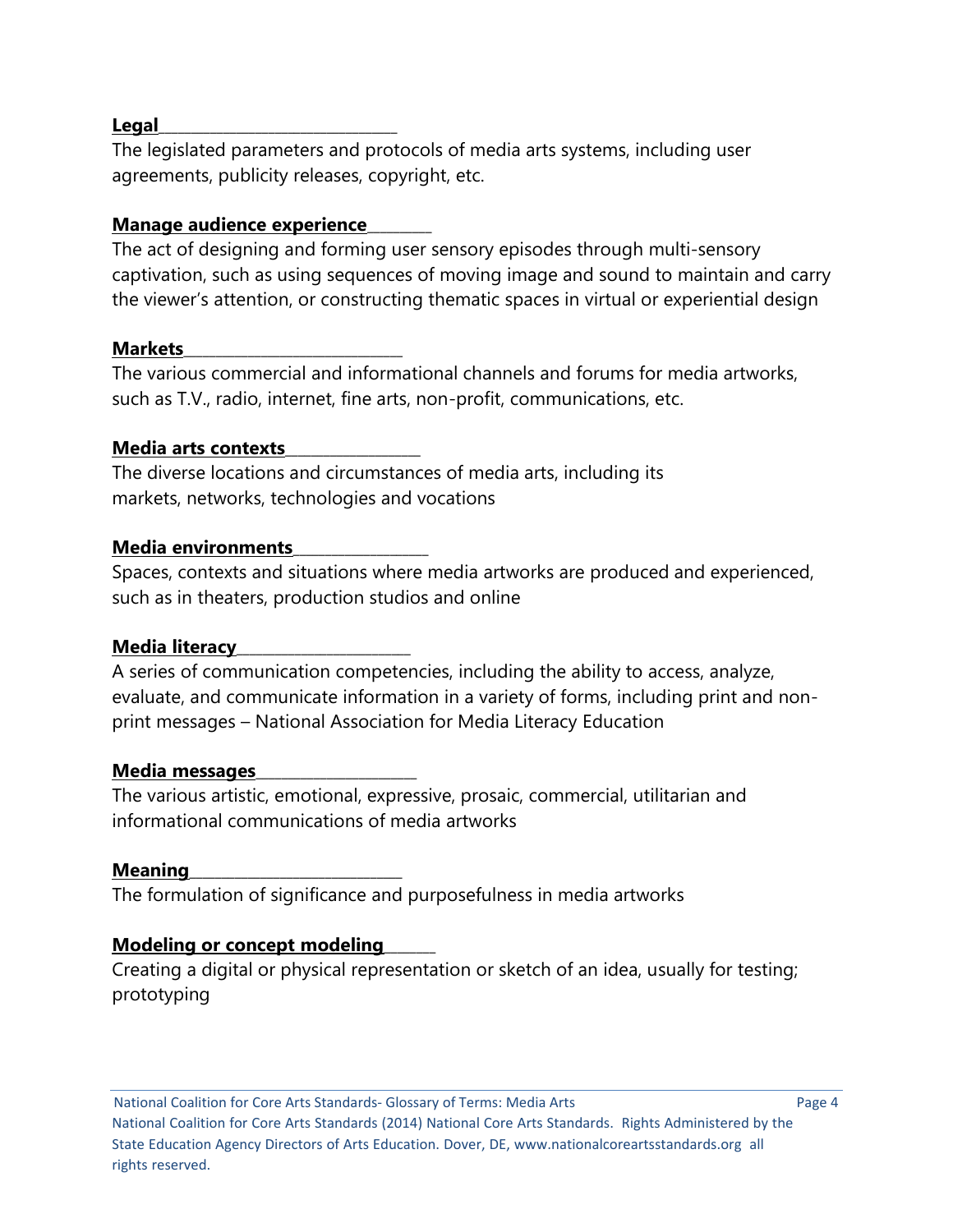#### **Movement**\_\_\_\_\_\_\_\_\_\_\_\_\_\_\_\_\_\_\_\_\_\_\_\_\_\_\_\_\_\_\_

Principle of motion of diverse items within media artworks

# **Multimodal perception**\_\_\_\_\_\_\_\_\_\_\_\_\_\_\_\_\_

The coordinated and synchronized integration of multiple sensory systems (vision, touch, auditory, etc.) in media artworks

## **Multimedia theatre**\_\_\_\_\_\_\_\_\_\_\_\_\_\_\_\_\_\_\_\_\_

The combination of live theatre elements and digital media (sound, projections, video, etc.) into a unified production for a live audience

### **Narrative structure**\_\_\_\_\_\_\_\_\_\_\_\_\_\_\_\_\_\_\_\_\_\_

The framework for a story, usually consisting of an arc of beginning, conflict and resolution

### **Personal aesthetic**\_\_\_\_\_\_\_\_\_\_\_\_\_\_\_\_\_\_\_\_\_\_\_

An individually formed, idiosyncratic style or manner of expressing oneself; an artist's "voice"

#### **Perspective**\_\_\_\_\_\_\_\_\_\_\_\_\_\_\_\_\_\_\_\_\_\_\_\_\_\_\_\_\_\_

Principle pertaining to the method of three-dimensional rendering, point-of-view, and angle of composition

# Point of view

The position from which something or someone is observed; the position of the narrator in relation to the story, as indicated by the narrator's outlook from which the events are depicted and by the attitude toward the characters

#### **Positioning**

The principle of placement or arrangement

#### **Production processes**\_\_\_\_\_\_\_\_\_\_\_\_\_\_\_\_\_\_\_

The diverse processes, procedures, or steps used to carry out the construction of a media artwork, such as prototyping, playtesting, and architecture construction in game design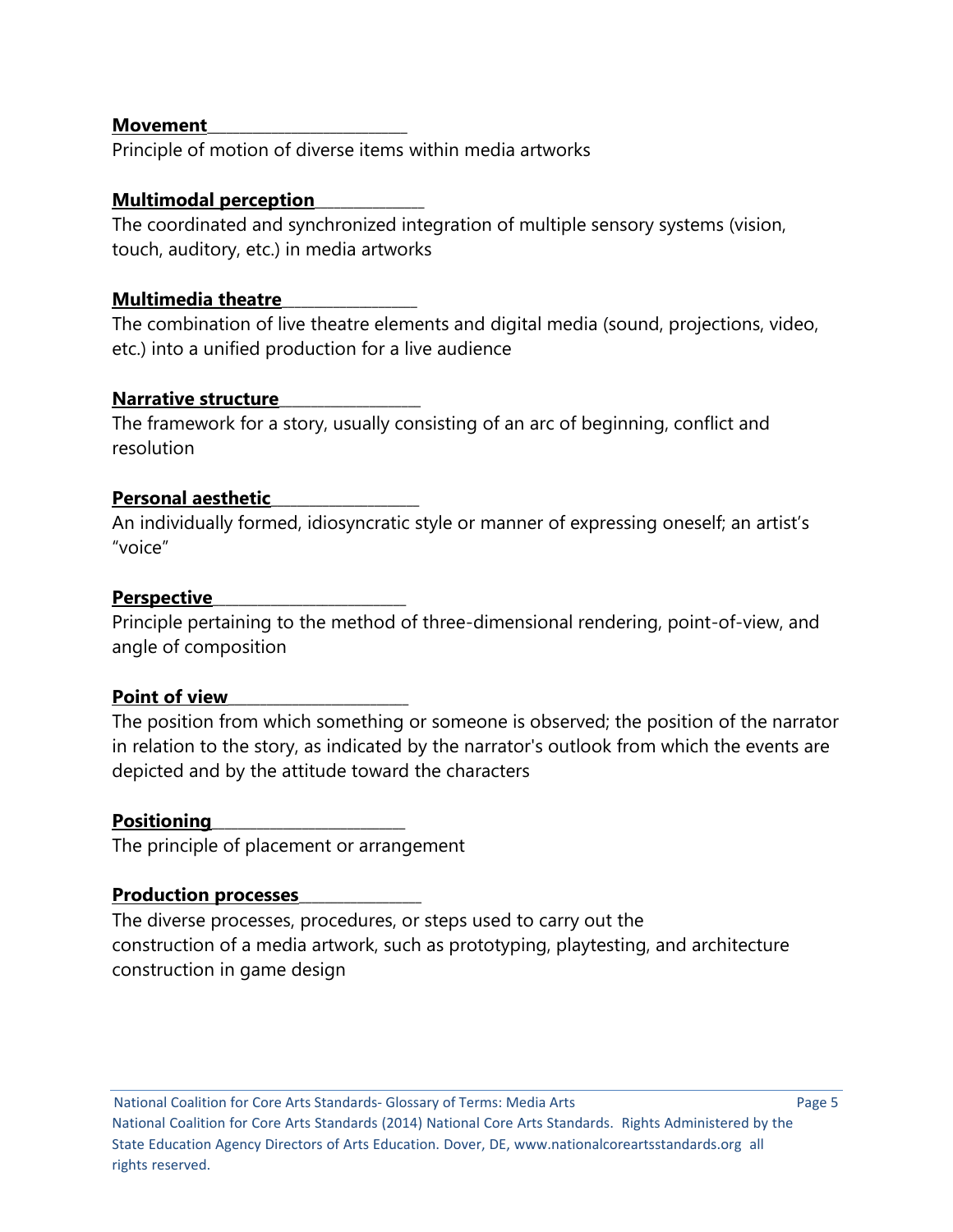# **Prototyping**\_\_\_\_\_\_\_\_\_\_\_\_\_\_\_\_\_\_\_\_\_\_\_\_\_\_\_\_\_

Creating a testable version, sketch or model of a media artwork, such as a game, character, website, application, etc.

# **Resisting closure**\_\_\_\_\_\_\_\_\_\_\_\_\_\_\_\_\_\_\_\_\_\_\_\_

Delaying completion of an idea, process or production, or persistently extending the process of refinement, towards greater creative solutions or technical perfection

# **Responsive use of failure**\_\_\_\_\_\_\_\_\_\_\_\_\_\_\_

Incorporating errors towards persistent improvement of an idea, technique, process or product

# **Rules**\_\_\_\_\_\_\_\_\_\_\_\_\_\_\_\_\_\_\_\_\_\_\_\_\_\_\_\_\_\_\_\_\_\_\_\_\_

The laws, or guidelines for appropriate behavior; protocols

# **Safety**\_\_\_\_\_\_\_\_\_\_\_\_\_\_\_\_\_\_\_\_\_\_\_\_\_\_\_\_\_\_\_\_\_\_\_\_

Maintaining proper behavior for the welfare of self and others in handling equipment and interacting with media arts environments and groups

# **Soft skills**\_\_\_\_\_\_\_\_\_\_\_\_\_\_\_\_\_\_\_\_\_\_\_\_\_\_\_\_\_\_\_\_

Diverse organizational and management skills, useful to employment, such as collaboration, planning, adaptability, communication, etc

# **Stylistic convention**\_\_\_\_\_\_\_\_\_\_\_\_\_\_\_\_\_\_\_\_\_

A common, familiar, or even "formulaic" presentation form, style, technique or construct, such as the use of tension building techniques in a suspense film, for example

# **Systemic Communications**\_\_\_\_\_\_\_\_\_\_\_\_\_

Socially or technologically organized and higher-order media arts communications such as networked multimedia, television formats and broadcasts, "viral" videos, social multimedia (e.g. "vine" videos), remixes, transmedia, etc.

# System(s)

The complex and diverse technological structures and contexts for media arts production, funding, distribution, viewing, and archiving